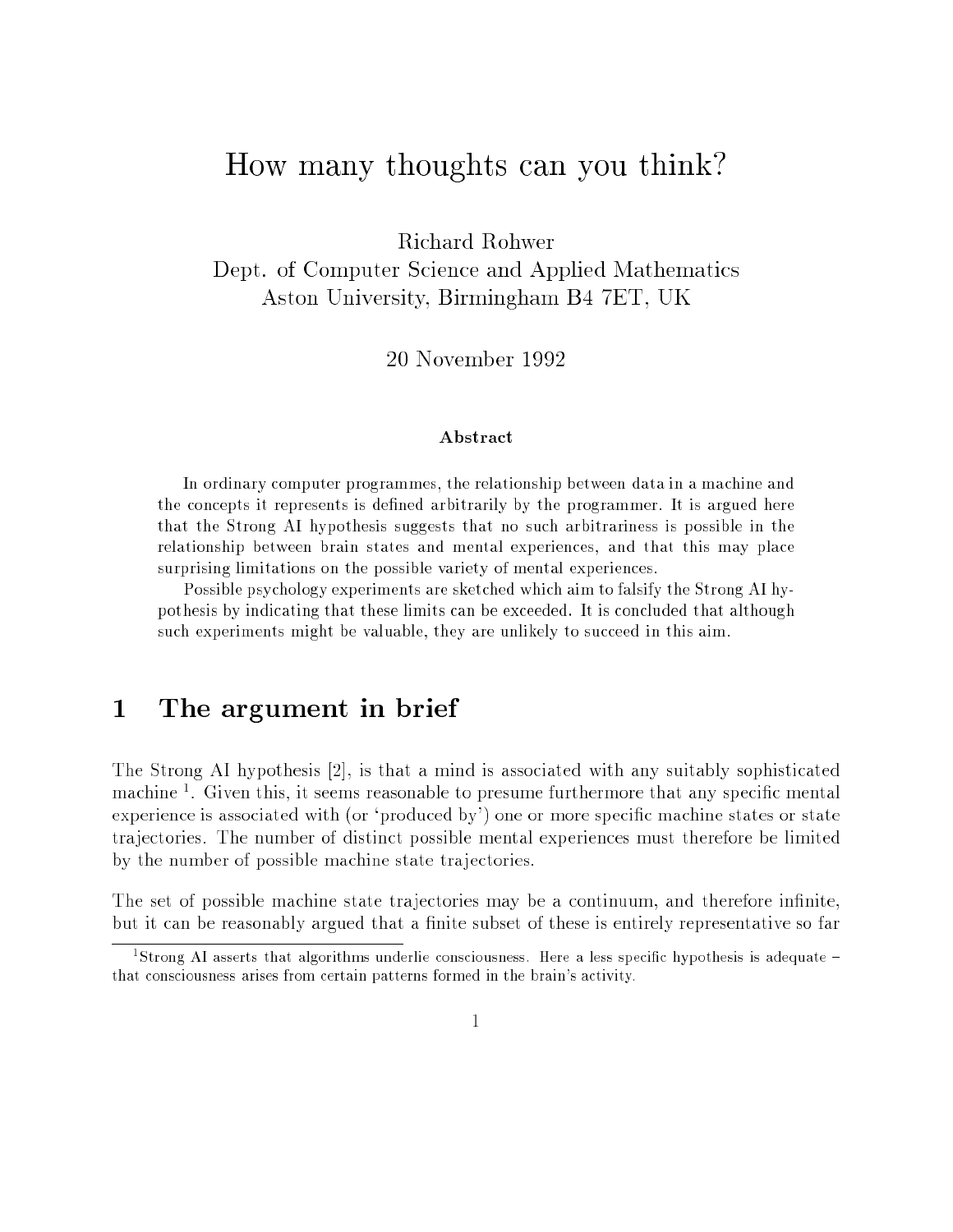as cognitive function is concerned. Furthermore, one can easily argue that this subset must be vast compared to any plausible estimate of the number of distinguishable thoughts and experiences contained in a human lifespan. But if the relationship between state tra jectories and the associated mental experiences is fixed by nature, then this finiteness applies to the *thinkable*, and not merely to the *thought*. That is, if at least one brain state trajectory has to be allocated to every possible thought or experience, regardless of who, if anyone, ever actually has that thought or experience, then everyone shares just one finite repertoire of possible thoughts and experiences with which to decorate their life.

A finiteness constraint on the thinkable is somewhat disturbing. It is possible to invent schemata based on power sets of power sets, etc., which contain arbitrarily vast numbers of

elements, numbers like  $2^{2^{2^{2^{2^{2}}}}}$ . Of course no one has time to think about every element of such a schema individually, but finiteness of the thinkable implies that it is impossible to think of some elements of the schema at all. This is so because given the (finite) number of possible thoughts, it is an easy matter to invent a schema which contains more elements than that. Thus, there is an element which is impossible to think of, even if one is free to direct full attention to it, and every possible effort is made to point it out. Put another way, there are pairs of elements which cannot be consciously distinguished, no matter how much effort is put into recognising the distinction.

Perhaps this conclusion is acceptable. Perhaps the thinkable is a finite set, and psychology experiments can provide estimates of its size by measuring the human ability to distinguish elements of large schemata. The estimates of the size of the cognitive state space might even be combined with neurophysiological data to estimate the length and time scales of cognitively signicant patterns of brain activity.

Perhaps this conclusion is not acceptable. One way out is to insist that there is <sup>a</sup> sense in which infinitesimally distinct brain states have distinct mental significance, thus allowing the thinkable to be infinite. Or perhaps Strong AI is wrong; brain states are not the sole determiners of mental states.

#### $\overline{2}$ The argument in detail

In this section, the argument for finiteness of the thinkable is expressed more formally. and rough estimates are given for the relationship between the scale of cognitively relevant components of brain-state patterns and the size of the thinkable.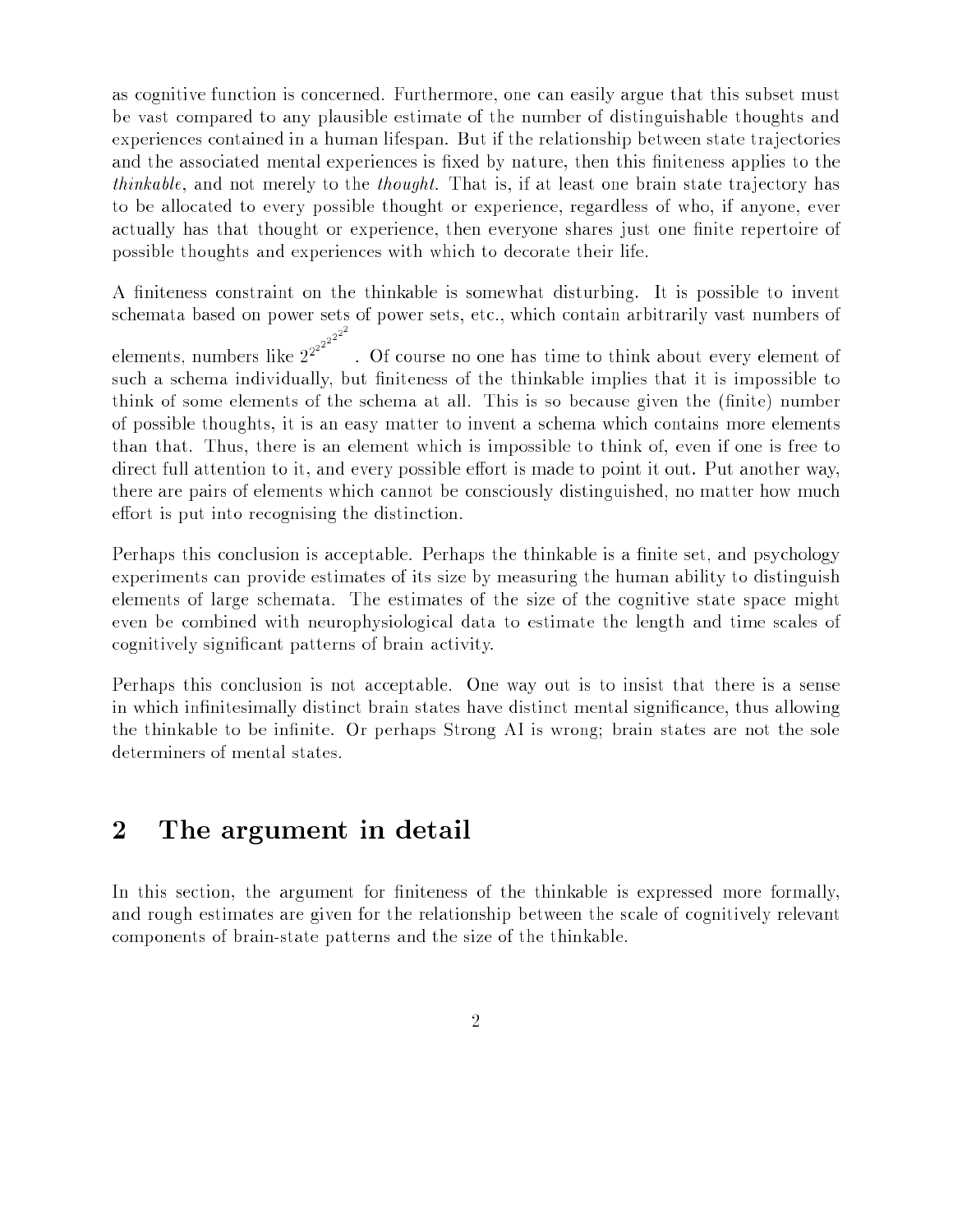### 2.1 Notation and Terminology

The notation and vocabulary used in [1] is convenient for the present purposes. That paper formalises the representation of arbitrary concepts by states of neural network models, and the same formalism serves to represent the support of mental states by brain states.

Let us assume that <sup>a</sup> brain and its functioning can be fully described by <sup>a</sup> time-dependent array of numbers  $y(t)$ . This is difficult to dispute without affront to some of the soundest theories known, which hold that any physical system can be fully described by its quantum state. This is just a complex vector, usually of infinite dimension. But if the 'mind-magic' arises from the computational aspects of the brain embodied in the firing patterns of the neurons, then appeal to the most fundamental physical variables is an unwarranted distraction. A derived set of variables minimally describing the firing pattern at any time would serve better for  $y(t)$ . In any case, let us call a segment of a state trajectory over a finite time T,  $\{y(\tau)\}_{\tau=t-T}^{\tau}$ , a *state excursion* or simply an *excursion*. Let us call any mental phenomenon arising from an excursion an *experience*, and say that the excursion *represents* the experience.

Of course, unlike computers, brains are not produced on <sup>a</sup> tightly-controlled assembly line, so the hardware differs somewhat from one brain to the next. This provides an argument against using just one vector space to represent all brain states. So to proceed it is necessary to assume that a vector space big enough to represent an arbitrary brain is not much larger than a space big enough to represent just one; *ie.*, that there is much commonality between brains in their cognitively-signicant structure, so comparatively few variables are needed to express the differences. In the extreme, this could be defeated by insisting that variables representing the position of each brain component in space are cognitively important, so that structurally identical brains in different locations could have different cognitive possibilities.

This is a somewhat odd use of the term 'represent'. It would be quite normal to say that some of the patterns of electrical activity in the components of a conventional computer `represent' certain concepts which <sup>a</sup> programmer has arbitrarily specied. The Strong AI hypothesis (as taken here) asserts that the `representation' of an experience by an excursion is not an arbitrary relationship, but entails something along the lines of cause and effect. Therefore it might sound better to speak of experiences `caused by' or `supported by' excursions of brain states, and concepts `represented by' excursions of computer states. But this would emphasise the distinction which Strong AI seeks to blur. The objective of Strong AI is to put these types of statements on a more equal footing, so a uniform vocabulary and notation seems worth the oddities it may bring with it.

For any experience A let there be a like-named Boolean-valued *test map* which can be applied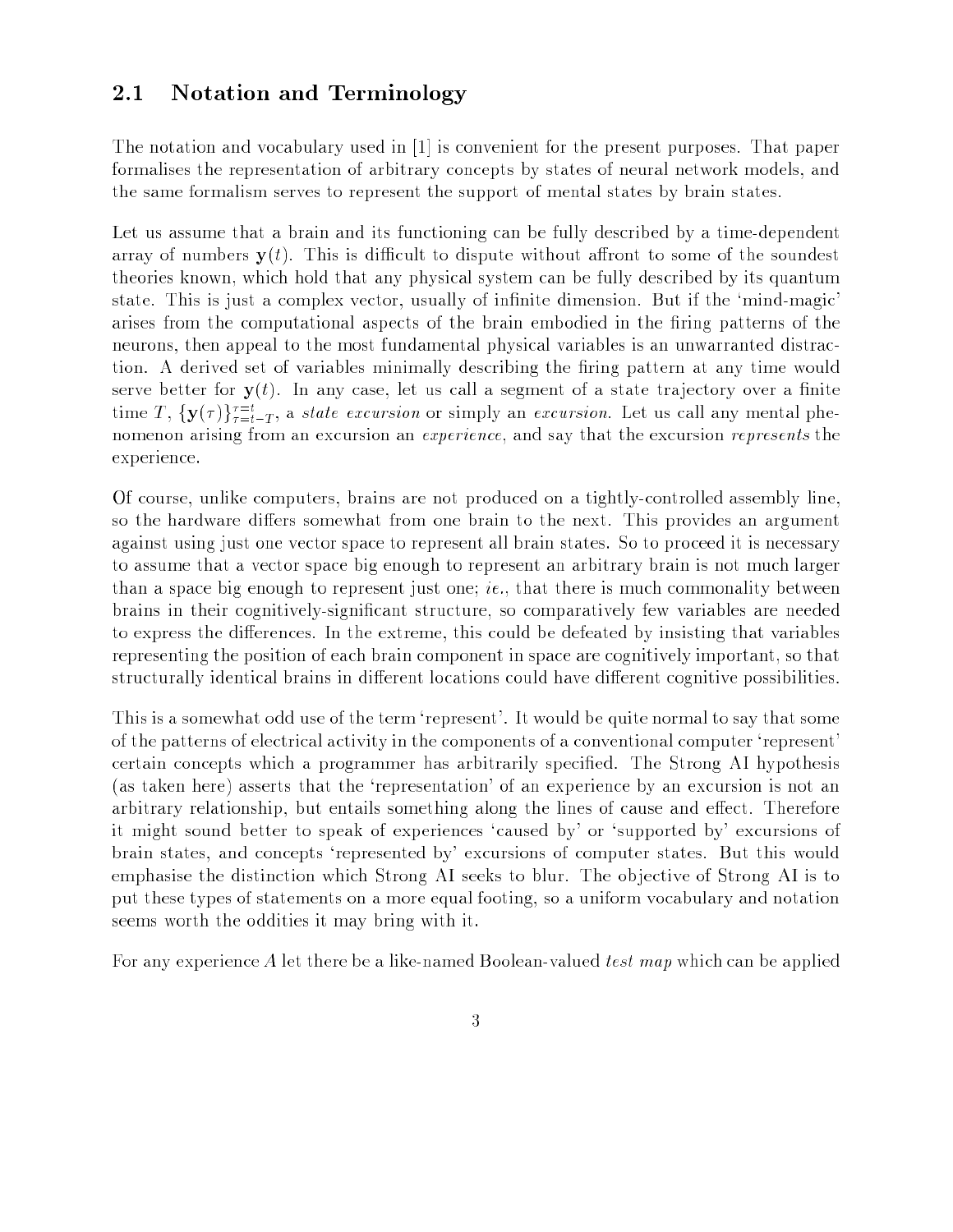to any excursion  $\Upsilon$  with the significance:

$$
A(\Upsilon) = 1 \quad \text{means } \Upsilon \text{ represents } A' \tag{1}
$$
  

$$
A(\Upsilon) = 0 \quad \text{means nothing.}
$$

Assigning a null interpretation to the 0 case makes it possible to have test maps which avoid borderline cases. The price for this convenience is that <sup>a</sup> separate test map <sup>A</sup> must be introduced to positively assert non-representation of A; one cannot automatically assume that  $\overline{A}(Y) = 1 - A(Y)$ . The set of excursions which represent experience A includes (but might not equal)  $A^{-1}(1)$ , and the set of experiences represented by T includes (but might not equal)  $\{A|A(\Upsilon) = 1\}.$ 

If it is desired to support the notion that an experience may be represented more strongly by some excursions than others, then a different test map can be introduced for every strength or quality of representation envisaged.

### 2.2 Size of excursion set

Although the number of neurons and synapses are finite in number, the representationally relevant variables might still include continuous ones such as firing strengths and the relative spatial positions of the various brain components. It seems <sup>a</sup> rather desperate, however, to load each of the infinite bit strings afforded by continuous variables with distinct representational signicance. It would be remarkable if arbitrarily small changes of such variables should result in perceptible changes in the mind, not least because the mind's robustness would be difficult to explain. Therefore let us make a set of assumptions which effectively forces these variables to take values from a finite set.

An obvious way to proceed is by cutting up a finite-volume state space into cells based on finite values  $\epsilon_{\text{state}}$  and  $\epsilon_{\text{time}}$  for cognitively meaningless variations in state variables and time. Let the state space have finite dimension  $N$ , and let the components of the state vector be real numbers scaled to lie between 0 and 1,  $0 \leq y_i \leq 1$ . Similarly, let the unit of time be the longest time that needs to be used to represent a distinct thought. Then the number of distinct cognitively meaningful states is something like  $\left(\frac{1}{\epsilon_{\text{state}}}\right)^{N}$  and the number of excursions is  $\left(\frac{1}{\epsilon_{\text{state}}}\right)^{N}$ .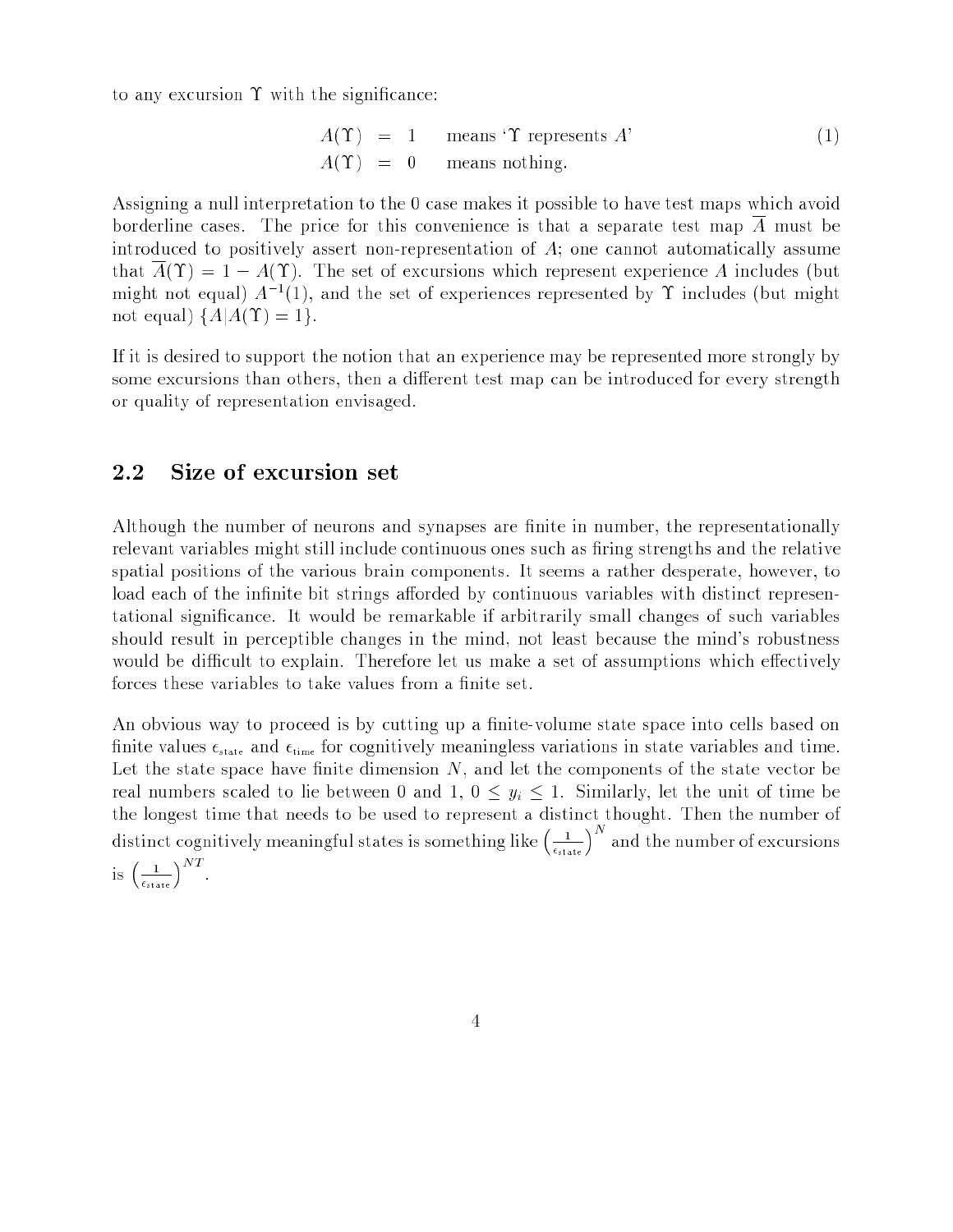#### 2.3 Remarks on the form of the separation assumptions

It is necessary to be somewhat careful with the phraseology of the assumption which justies introducing the scales  $\epsilon_{\text{state}}$  and  $\epsilon_{\text{time}}$ , in order to disallow a change of cognitive state as a brain state is perturbed innitesimally at <sup>a</sup> cell boundary. This section gives one way of going about it.

Let us say for excursion  $\Upsilon$ , attention is focused on experience A more than experience B if  $A(\Upsilon) = 1$  and  $B(\Upsilon) = 1$ . It is possible to focus attention on A more than B if

$$
A^{-1}(1)\bigcap \overline{B}^{-1}(1) \neq \emptyset. \tag{2}
$$

This denotes a set of excursions which represent A and not B.

Let  $A = \{ \mathbf{y}_A(\tau) \}_{\tau=t-T}^T$  be an excursion which represents attention focused on A more than on  $B: \Upsilon_A \in A^{-1}(1) \cap B^{-1}(1)$ . Select  $\Upsilon_B$  conversely:  $\Upsilon_B \in B^{-1}(1) \cap A^{-1}(1)$ . Let us assume that any such  $\Upsilon_A$  and  $\Upsilon_B$  are not related by any finite state-time transformation limited by state warp constant  $\epsilon_{\text{state}}$  and time warp constant  $\epsilon_{\text{time}}$ . By this it is meant that for any function  $\chi(\tau)$  with range  $[-1, 1]$ ,

$$
|y_{Ai}(\tau) - y_{Bi}(\tau - \chi(\tau)\epsilon_{\text{time}})| > \epsilon_{\text{state}}
$$
\n(3)

for each component i of  $y_A$  and every time  $\tau \in [t - T, t]$ .

This has the desired effect of keeping representations of distinct experiences finitely separated without setting up precisely located cell boundaries.

It might be tempting to try to achieve this by making the simpler assumption that for any  $\Upsilon_B$  within a small state warp and time warp of  $\Upsilon_A$ , that  $A(\Upsilon_B) = 1$ ; ie., if  $\Upsilon_A$  represents A then any nearby excursion also represents A. But this would be disastrous, because it would be possible to conclude that every excursion represents every experience, by considering <sup>a</sup> succession of small transformations along <sup>a</sup> continuous path between <sup>a</sup> pair of excursions representing an arbitrary pair of experiences.

# 3 Numerical Estimates

Let us estimate the number of excursions which can represent distinct mental experiences. The dimension of y can be estimated as  $N = N_{\text{cells}} N_{\text{cells}}$ , where  $N_{\text{cells}}$  is the number of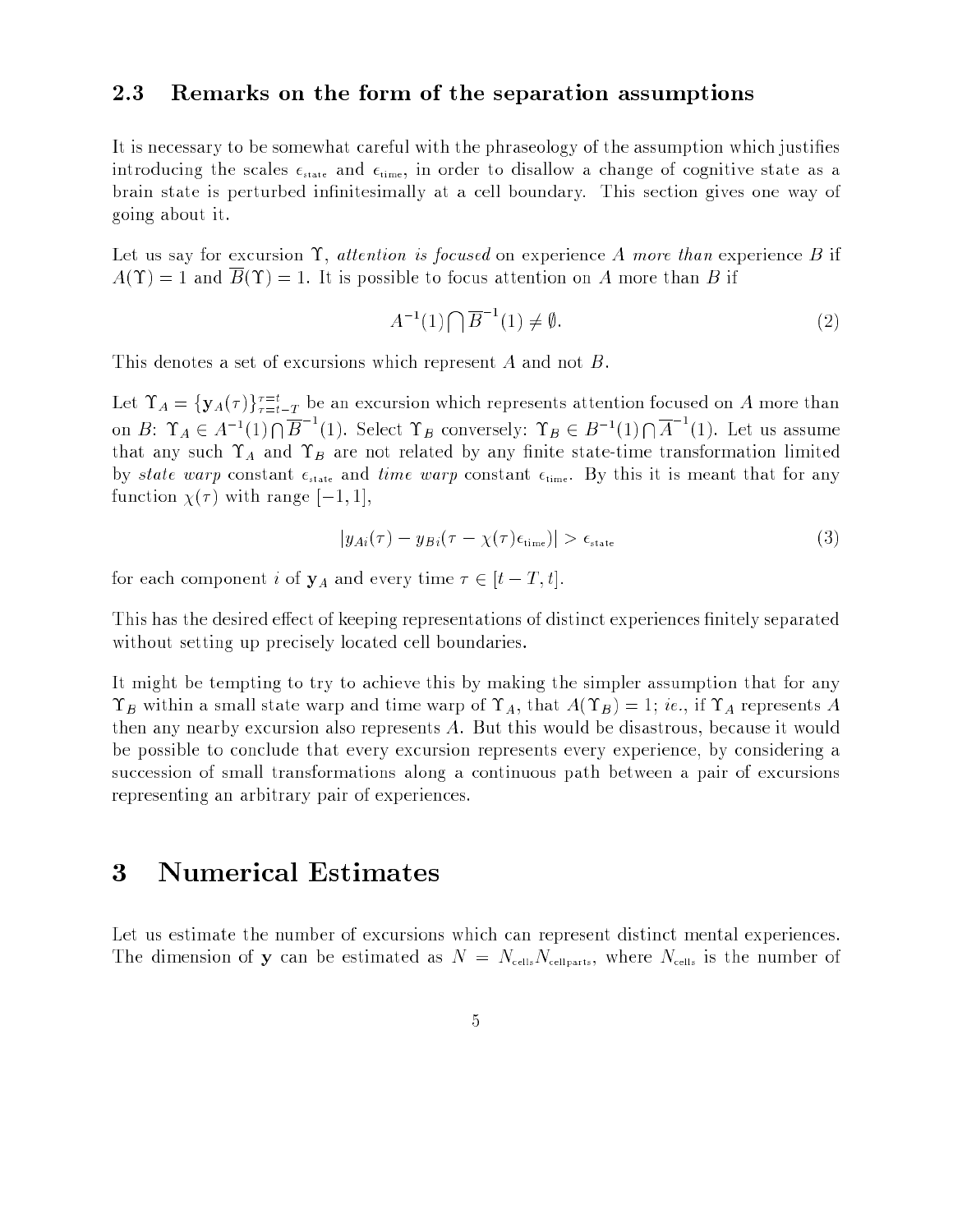neurons in the brain and  $N_{\text{cellparts}}$  is a typical number of representationally-significant components of each neuron. The latter might be the number of synapses per neuron (say 104 ) or the number of nite-elements needed in <sup>a</sup> detailed electrical model of the neuron (say 109 ). Or it might be as small as 1, if it is only whether the neuron is firing that matters. The number of neurons may be something like 10^2, but perhaps only 10° of them are directly involved in representing experiences. Let  $N_{\text{levels}}$  be the number of representationally-significant levels of electrical activity which can occur in each cell component, perhaps 100; perhaps 2.

Let us regard any experience to be confined to a psychological moment of time. Even if the experience involves distant memories, it is the representation of the recollection of those memories at the particular moment that counts, not the representation of the original experience being recalled. <sup>A</sup> psychological moment of time may be spread over as much as a second, and the fastest events likely to have representational signicance might consume 1 millisecond. So the number of time steps  $T$  in an excursion which represents an experience is at most 103 , and at least 1.

The number of representationally-signicant excursions is therefore

$$
N_{\text{excur}} = N_{\text{levels}}^{N_{\text{cells}} N_{\text{cell parts}} T} \tag{4}
$$

which might be as much as  $100^{10^{22}+310^{22}} \approx 10^{10^{22}}$  or as little as  $2^{10^{21}+31^{20}} \approx 10^{10^{2}}$ .

The maximum might be increased still further by attaching representational significance to congurational degrees of freedom in the brain, in addition to the degrees of freedom concerning activation. For example, there are roughly  $2^{N_{\text{cells}}} = 2^{10^{24}}$  ways for the neurons to be interconnected (neglecting any shortage of synapses for the purpose). But in any case there does not appear to be any way to compete with the arbitrary power sets whose elements might be thought to populate the thinkable.

## 4 Proposed Psychology Experiments

Let us examine more closely <sup>a</sup> schema which may include more elements than there are possible thoughts. Perhaps the most straightforward is the natural number system, the set of numbers between 1 and  $N_{\text{exym}}$  itself. These are at least billion-digit numbers, according to the above reasoning. So it would be interesting to know whether humans can distinguish any randomly selected string of a billion digits from any other.

One possible way to organise such an experiment would use 2-dimensional arrays of pixels, or a 3-dimensional array employing a colour dimension. Current commercial systems provide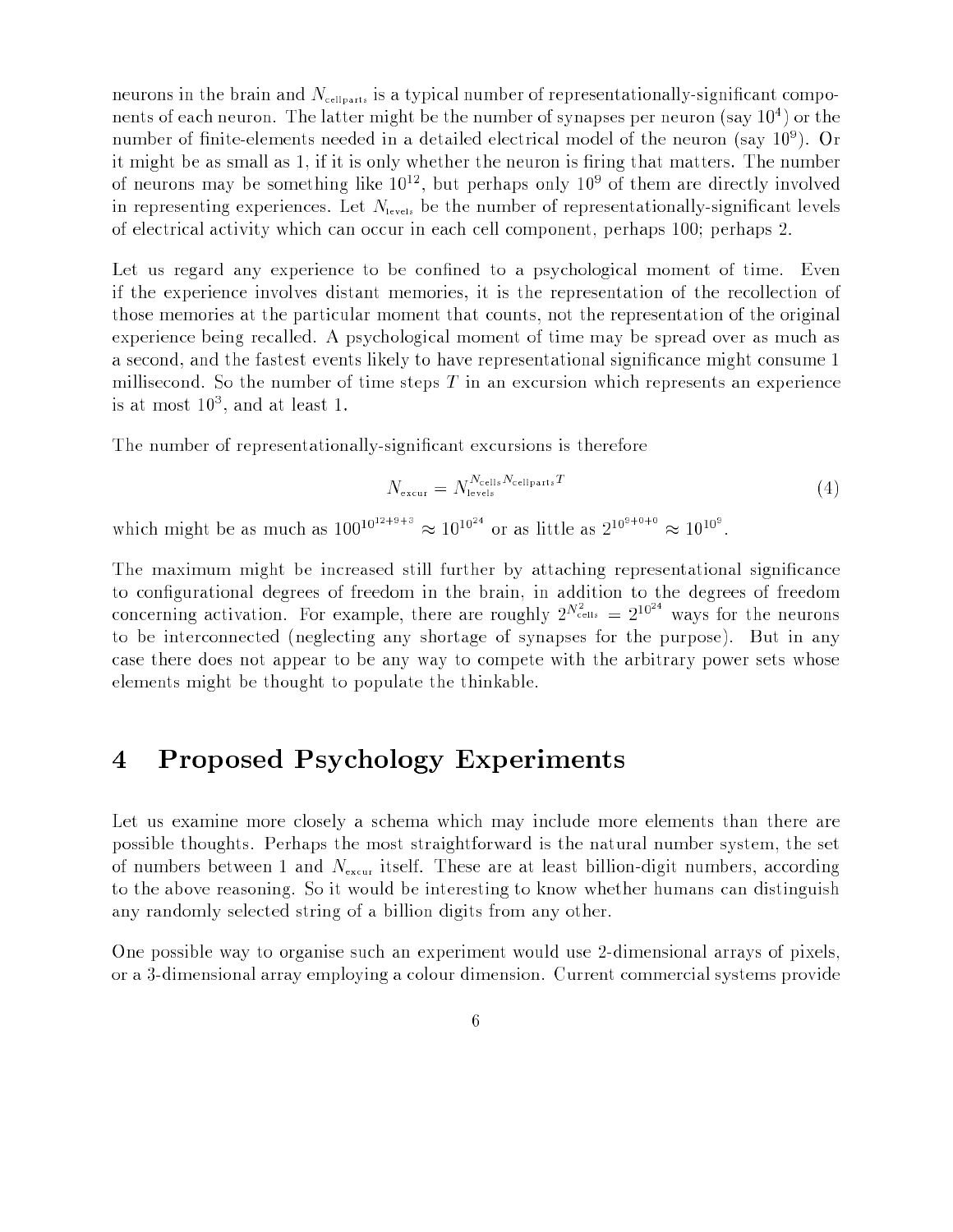and the order of the order order heaten. He also at the order of the order of the colours, in the order of the digit experiment. Sub jects would be shown <sup>a</sup> randomly generated pattern, and allowed to study it for as long as desired. They would then be shown, with 50% probability, either the same image again, or another which differs by 1 bit, and asked whether the new image were any different.

Strong AI looks relatively safe from attack by this sort of experiment, because it seems unlikely that humans will perform well in the billion-pixel case, and it would take strong performance on an awesome  $10^{24}$  pixels to put the hypothesis into serious danger of disproof. Furthermore, this type of experiment only provides lower bounds on the size of the brainstate space for the part of the brain concerned with representing visual images, which in turn is only <sup>a</sup> lower bound on the number of thoughts or experiences the mind can have. Experiments to provide <sup>a</sup> measure of the entire variety of mental experience remain to be devised.

Regardless of any implications for Strong AI, this type of experiment may provide evidence that representation of mental experiences from restricted domains is accomplished with neural machinery operating on particular spatial or temporal scales. If neurophysiological evidence suggests that a specific area of the brain is responsible for representing the experiences in question, then (4) can be applied to that area.

### 5 Conclusions

In a computer, the contents of memory have no *a priori* representational significance. A programmer has the freedom to impose an arbitrary interpretation on them. This freedom of interpretation allows a computer to represent many more ideas than the size of the state space of its memory. There is no analogous freedom in the relationship between mind and brain, if, as philosophies such as Strong AI suggest, mental experiences are underpinned by spacio-temporal patterns of neural activity in <sup>a</sup> specic, presently unknown, way. The size of the brain's state space places an upper bound on the number of possible mental experiences. This makes it interesting to examine large schemata of possible (or seemingly possible) experiences, such as those based on number systems or progressions of power sets, in search of <sup>a</sup> set of thinkable thoughts larger than the the set of brain states. Success in such an endevour would provide serious evidence against Strong AI.

Such an endeavour appears to be difficult, however. Psychology experiments seeking such <sup>a</sup> result may be interesting and valuable, but it seems unlikely that human performance in these experiments would be strong enough to threaten Strong AI.